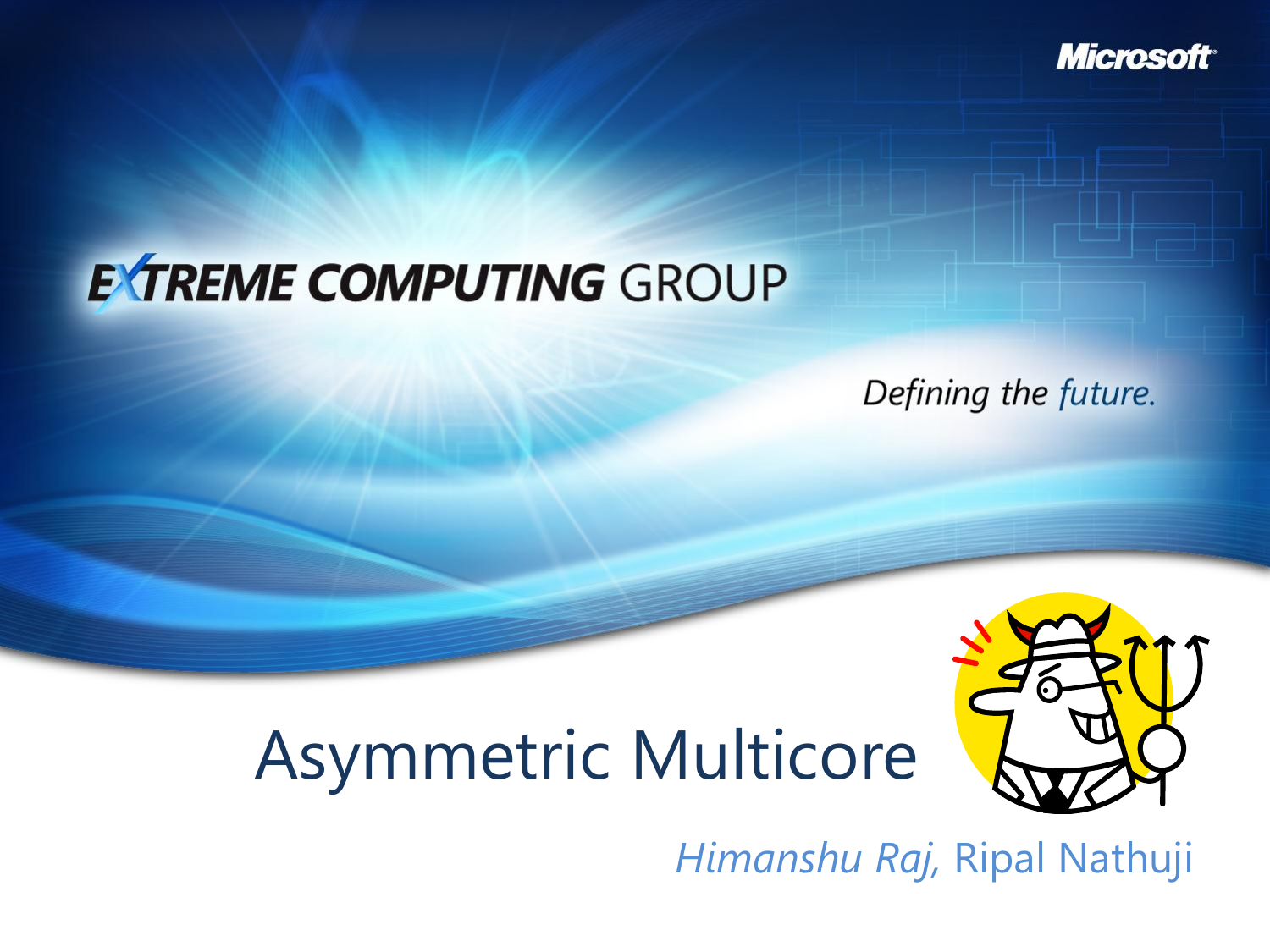#### **Dimensions**

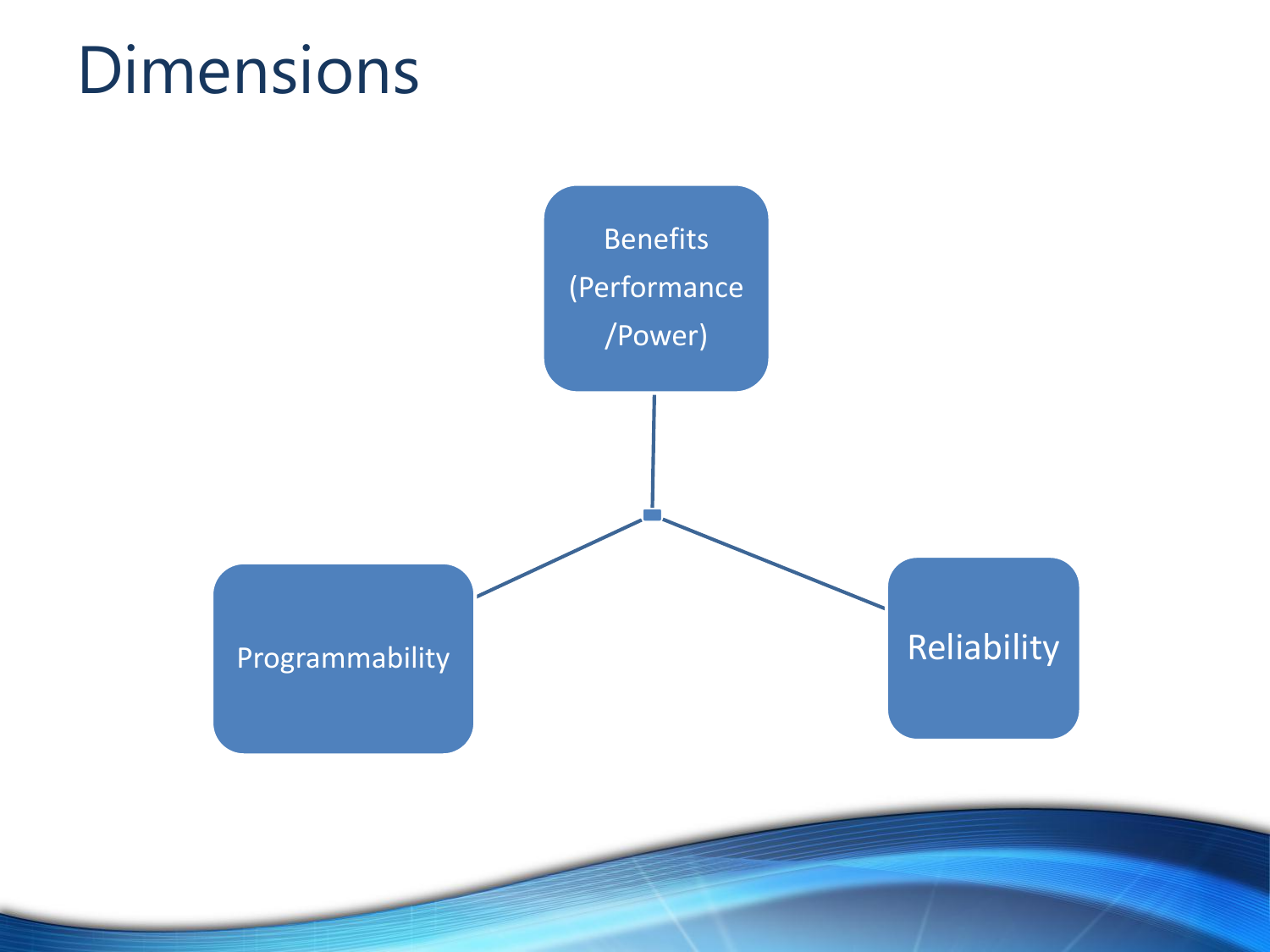### **Benefits**

Diverse level of parallelism at application-level

- Some sequential component, some parallel Mixing various workloads that require different CPU capabilities
- CPU bound vs. memory bound vs. I/O bound

Power/Performance benefits



\*Fedorova09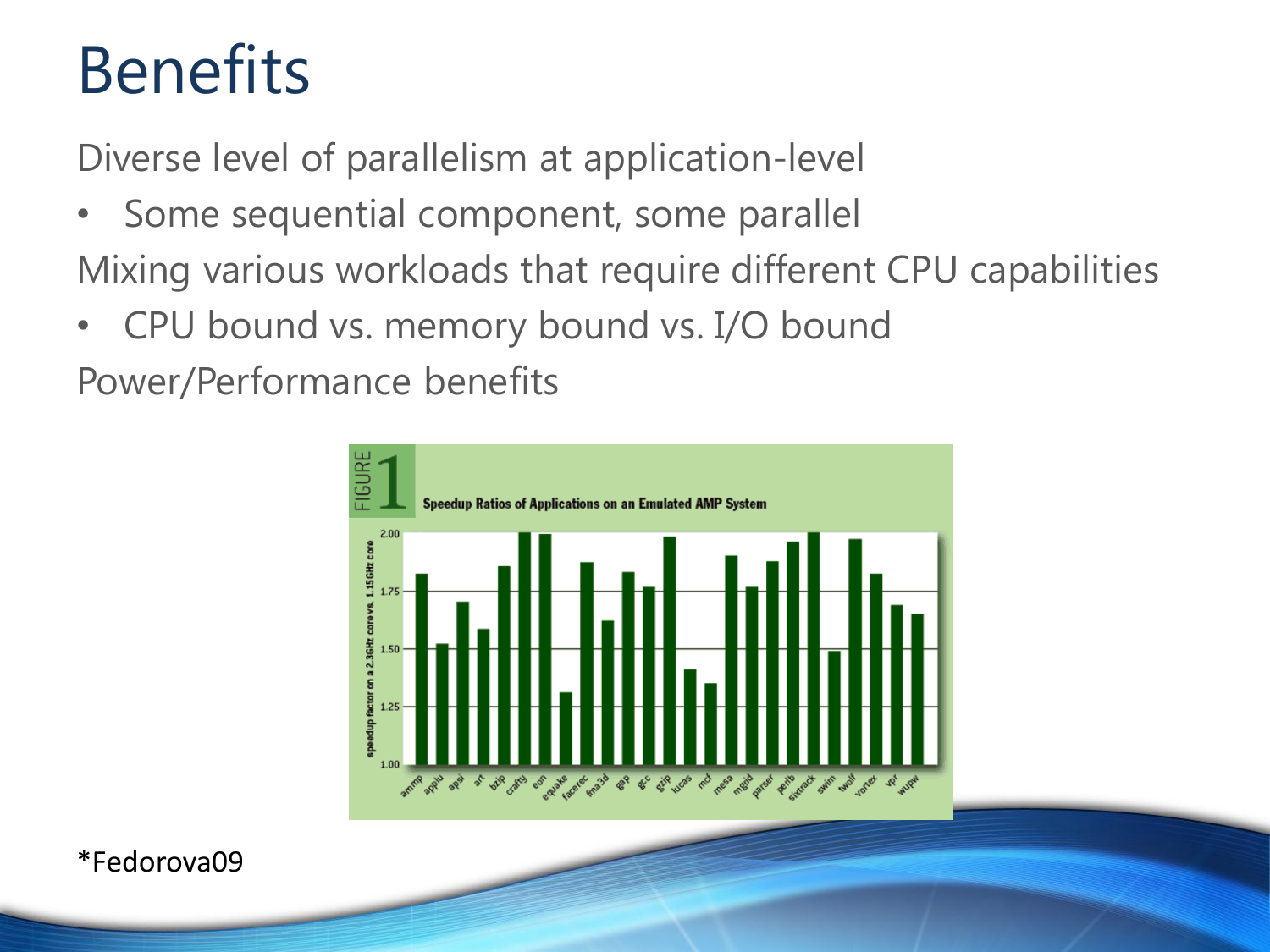# **Benefits**





SMP n=16, r=4



SMP n=16, r=1

AMP n=16, r=4



**Fraction of work that can be parallelized (f)**

\*Gupta10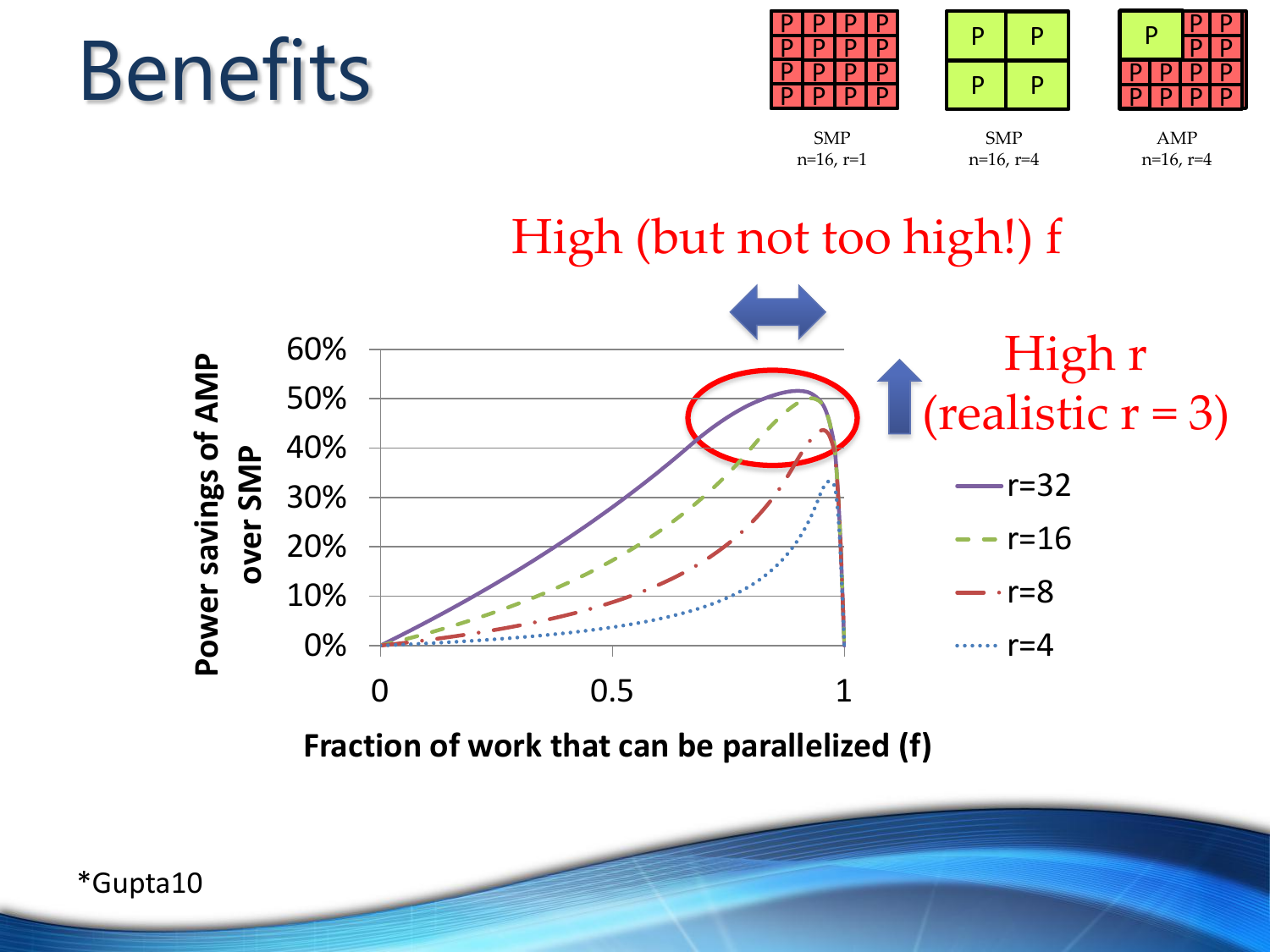### Practical Considerations

**Scalability**: Amdahl's law assumes unbounded scalability

**Migration overhead**: zero migration overhead

**Perfect scheduling**: oracle scheduler

Actual savings are going to be lower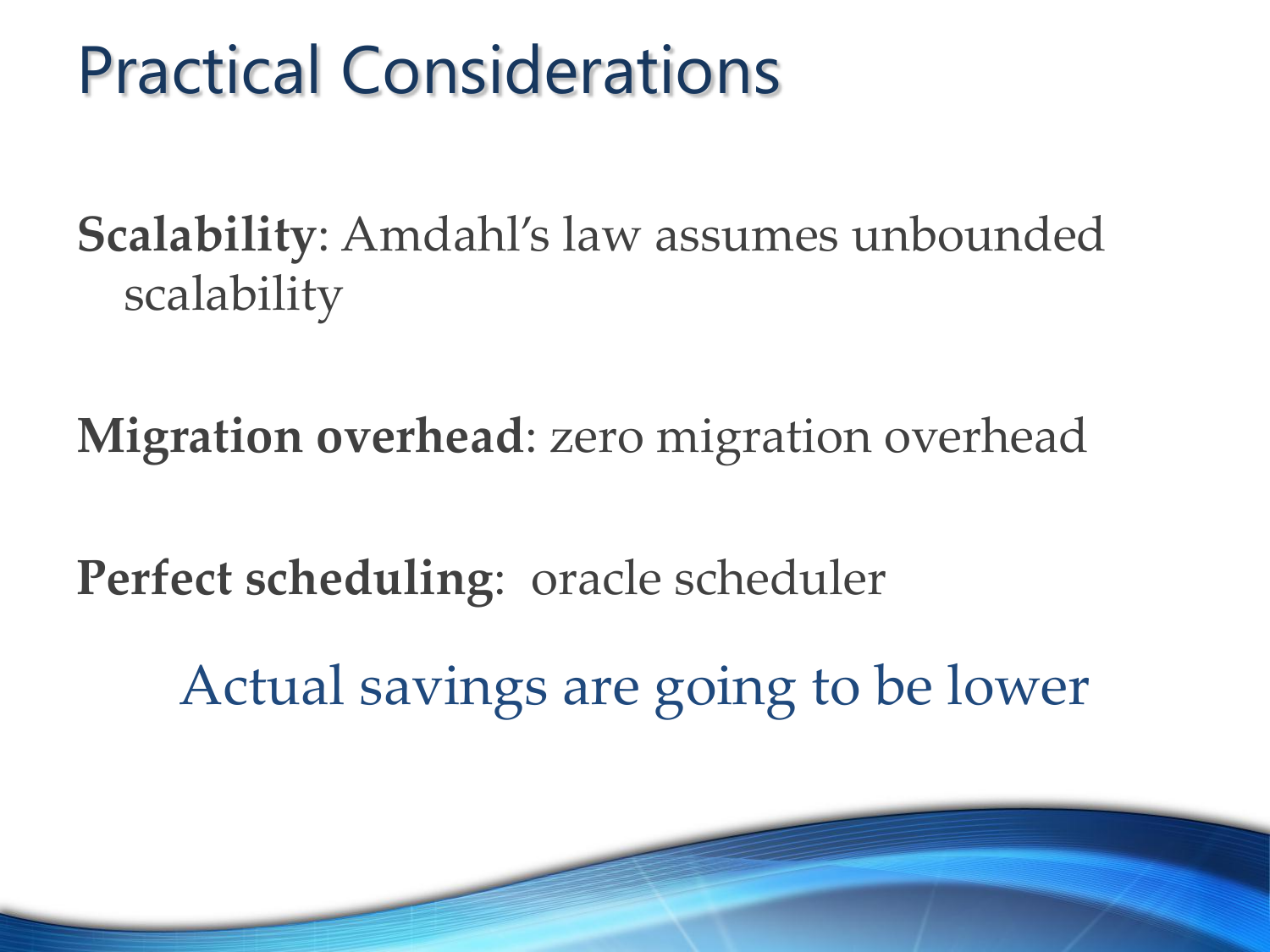# CPU power vs. System power



Running on slower core decreases CPU power consumption, but **increases system power** consumption.

Source: The Datacenter as a Computer (Hoelzle & Barroso, 2009)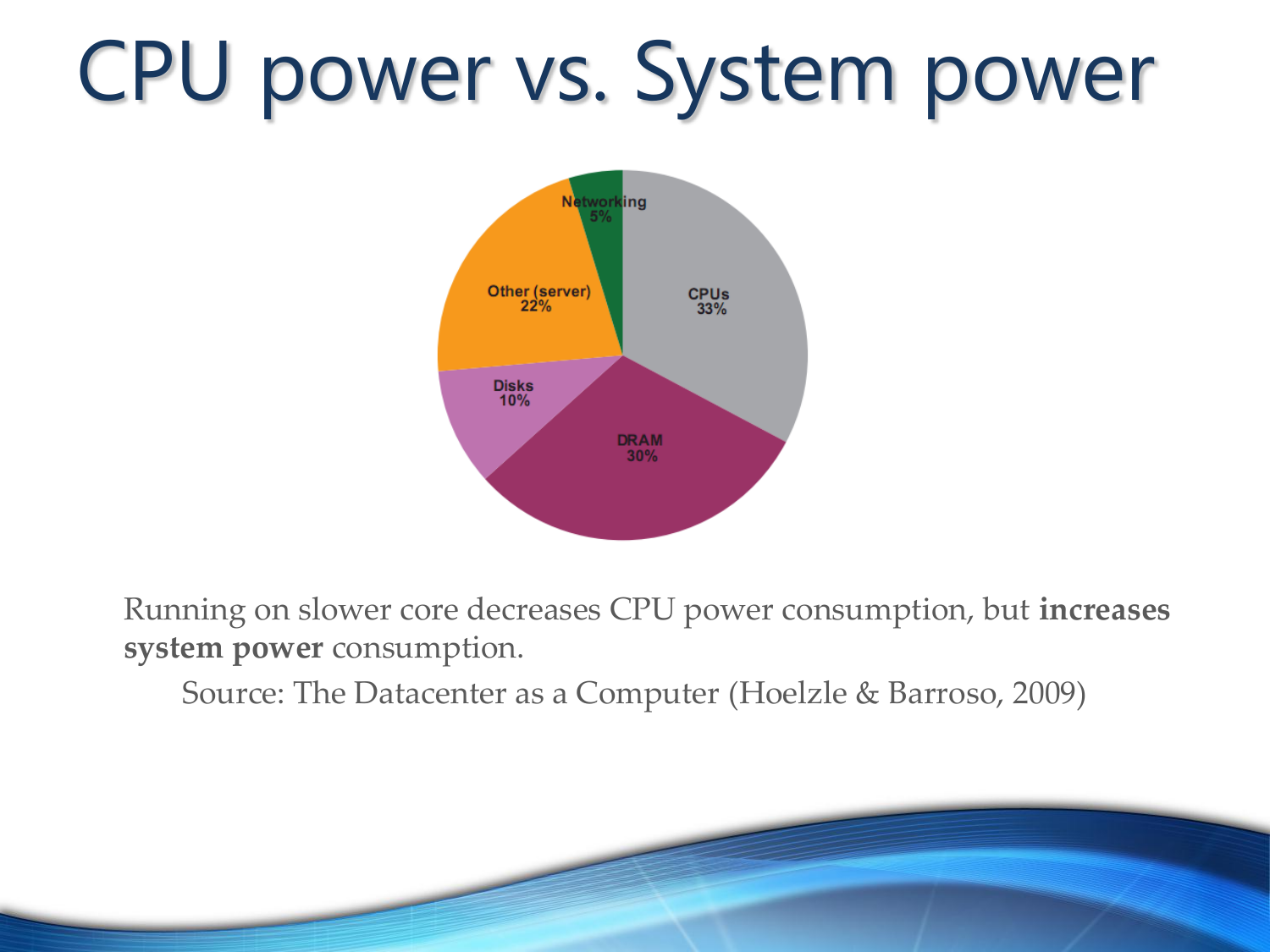# Programmability

What is the right level of abstraction to hide asymmetry?

- ISA
- ABI/API
	- Re-design of OS/VMM, major cost
- Libraries

Don't! Let apps deal with it

- Parallel programming is hard enough!
	- Help from specialized runtime (Harmony)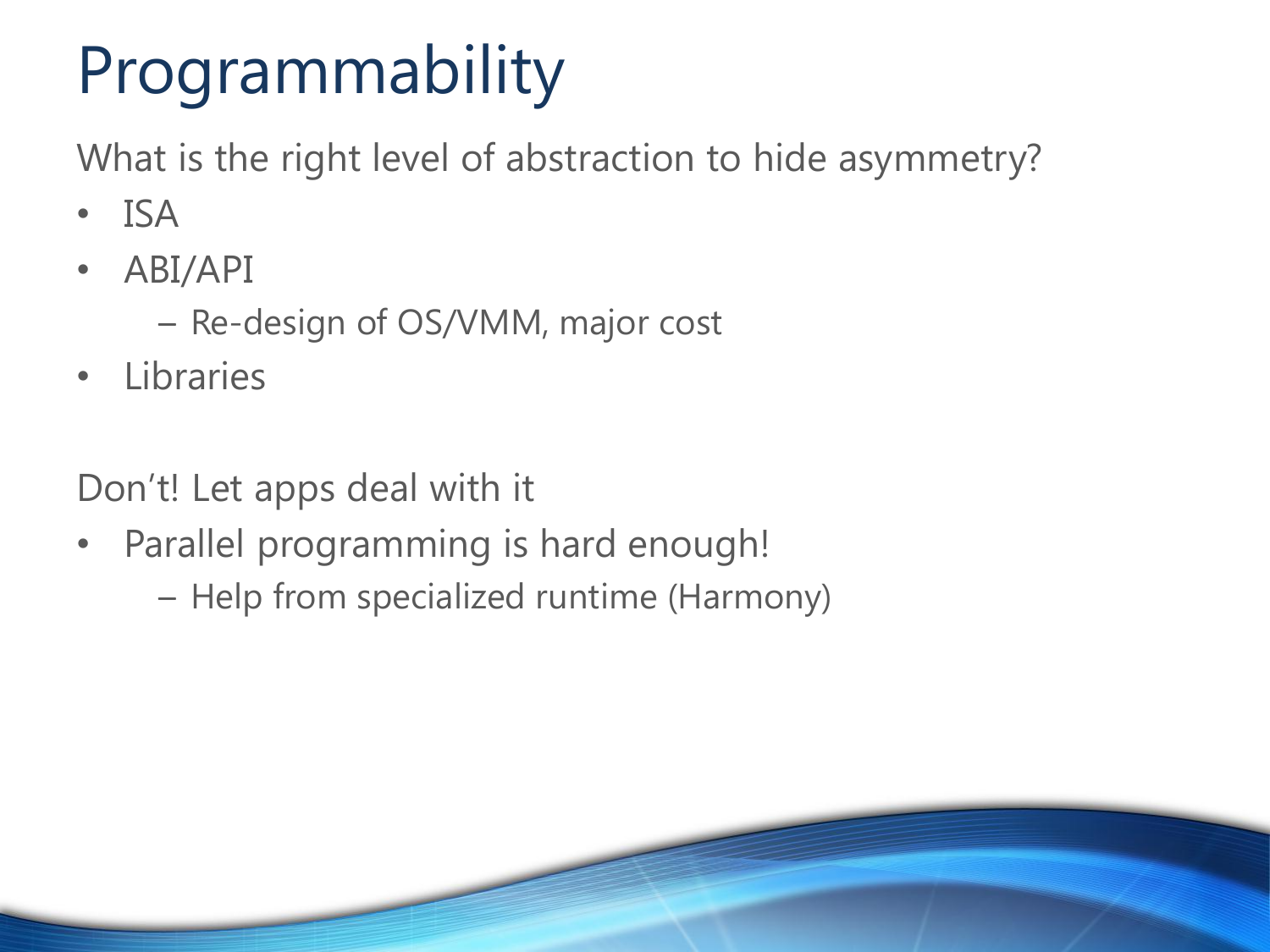# Programmability

Different compiler tool chain with language extensions

• DirectX, CUDA, Cell

\*Catanzaro10

S(elective)E(mbedded)JITS(pecialization) approach

– Productivity programming vs. Performance programming

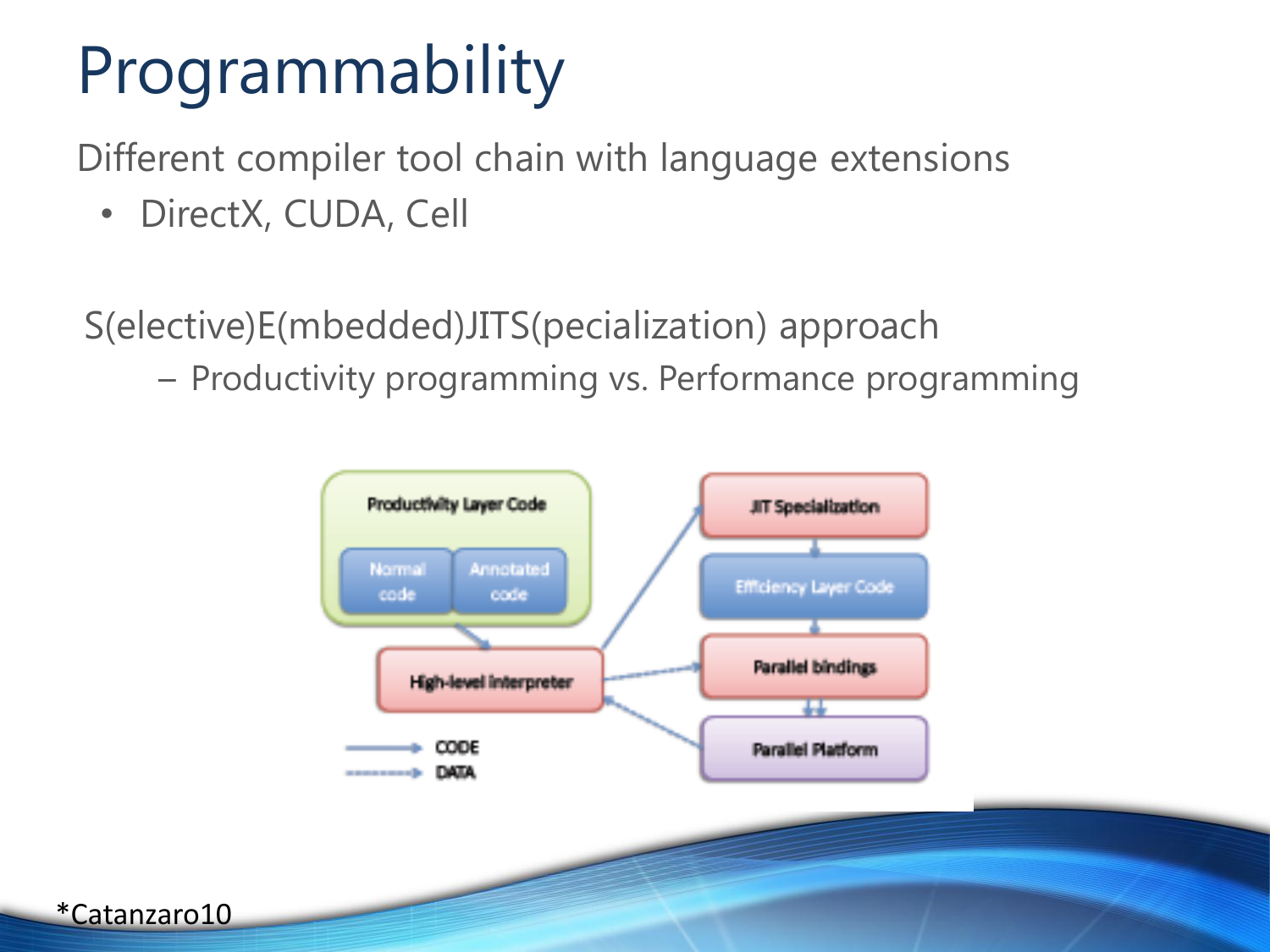# Programmability

Would this generalize in future?

- Application uses annotations
- Tools auto-magically map annotations to resources

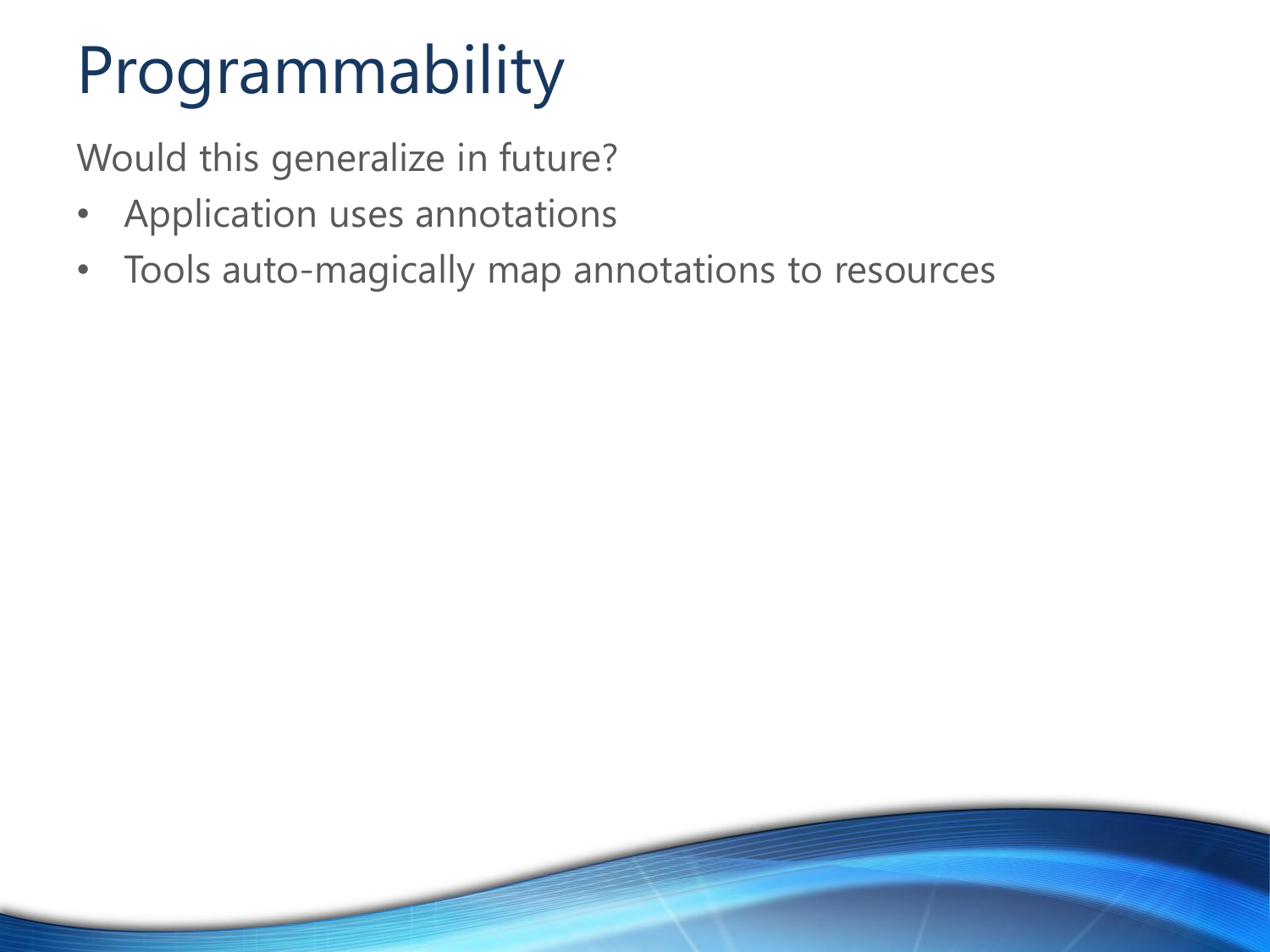# Reliability

Implement S/W components for asymmetric components More code -> more bugs -> more failures